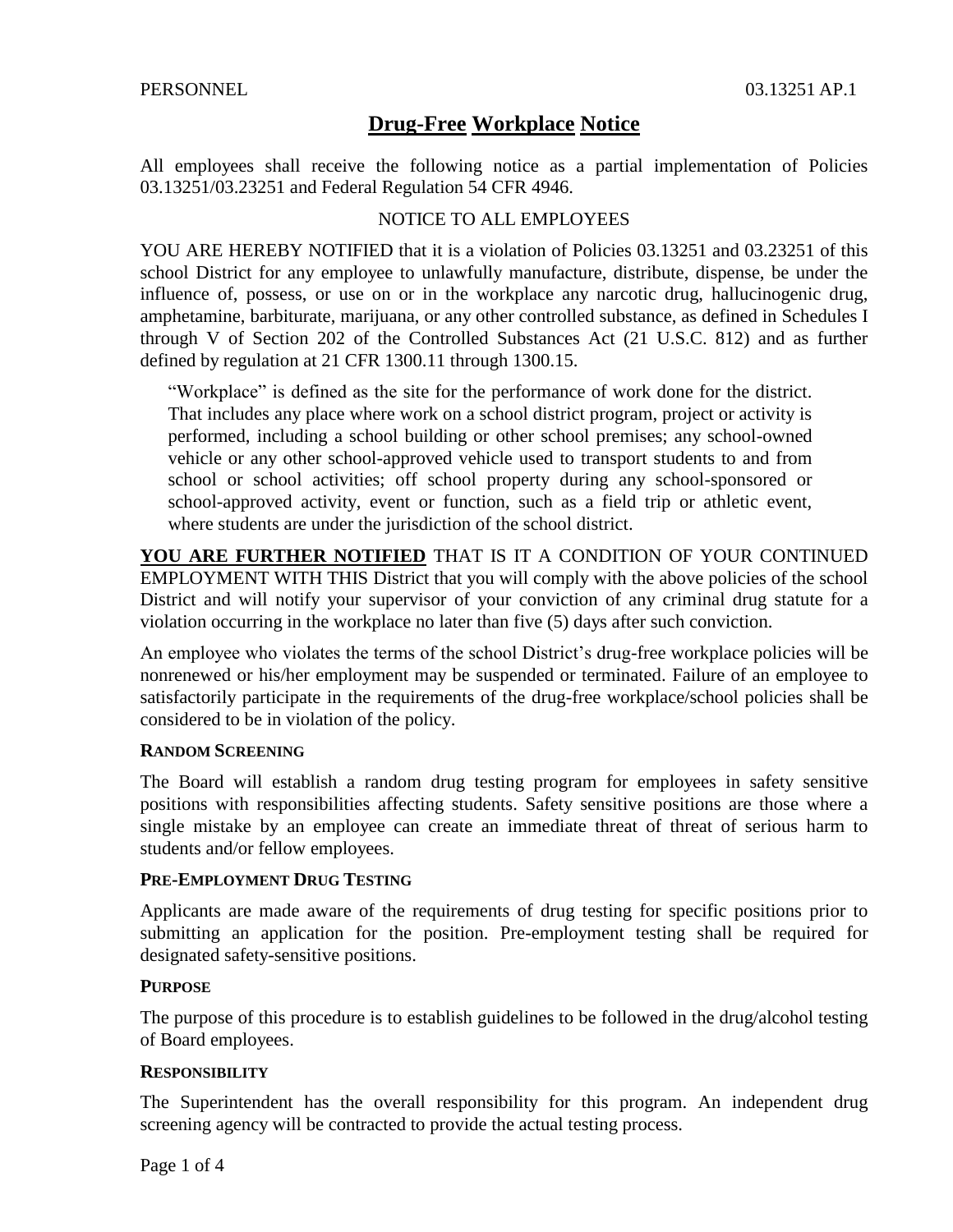## **DRUG COORDINATOR/DESIGNATED EMPLOYER REPRESENTATIVE**

The Drug Coordinator shall be responsible for directing the drug-testing program, and receiving, reviewing , and communicating to the Superintendent the results of drug tests consistent with the requirements of the drug testing program.

### **MEDICAL REVIEW OFFICER**

A medical review officer is a licensed physician who is also an expert in drug and alcohol testing and the Federal regulations governing such testing. The MRO will ensure the integrity of the drug test. If a test is positive, the MRO will consult with the employee and give him/her an opportunity to supply evidence that there was a justifiable reason for the positive test. If the MRO determines that the positive test was not the result of illegal drug use, the test is reported as negative. The MRO protects the rights of employees and strengthens the school's position if the test results are challenged.

#### **CONFIDENTIALITY**

The Drug Coordinator shall develop a process to reasonably ensure employee privacy during the taking of samples, security of samples once obtained, and the integrity of the laboratory services used. Appropriate measures shall be taken to protect confidentiality throughout the testing process and in the handling of test results. Access to drug testing results shall be restricted on a need-to-know basis to those persons in positions designated by the Superintendent.

## **ILLEGAL AND/OR CONTROLLED SUBSTANCES**

District employees shall not manufacture, distribute, dispense, be under the influence of, purchase, possess, use, or attempt to purchase or obtain in the workplace or in the performance of duties, alcohol or any narcotic drug, hallucinogenic drug, amphetamine, barbiturate, marijuana, blockers and/or other abused, illegal, or controlled substances as determined by federal regulation.

"Controlled substance" shall mean any substance or immediate precursor listed in Chapter 218A of the Kentucky Revised Statutes or any other substance which may be added by the Kentucky Cabinet for Health and Human Services under regulations pursuant to KRS 218A.020.

#### **AUTHORIZED DRUGS**

Employees who personally use or who are designated to administer to a student a drug authorized by and administered in accordance with a prescription at the prescribed level from a health professional shall not be considered in violation of this policy.

#### **SUSPENSION/TERMINATION/NON-RENEWAL**

Any employee who violates the terms of the District's drug-free/alcohol-free policies shall be subject to disciplinary action and may be suspended, non-renewed or terminated. In addition, violations by certified employees shall result in notification, as required by law, of the Kentucky Education Professional Standards Board.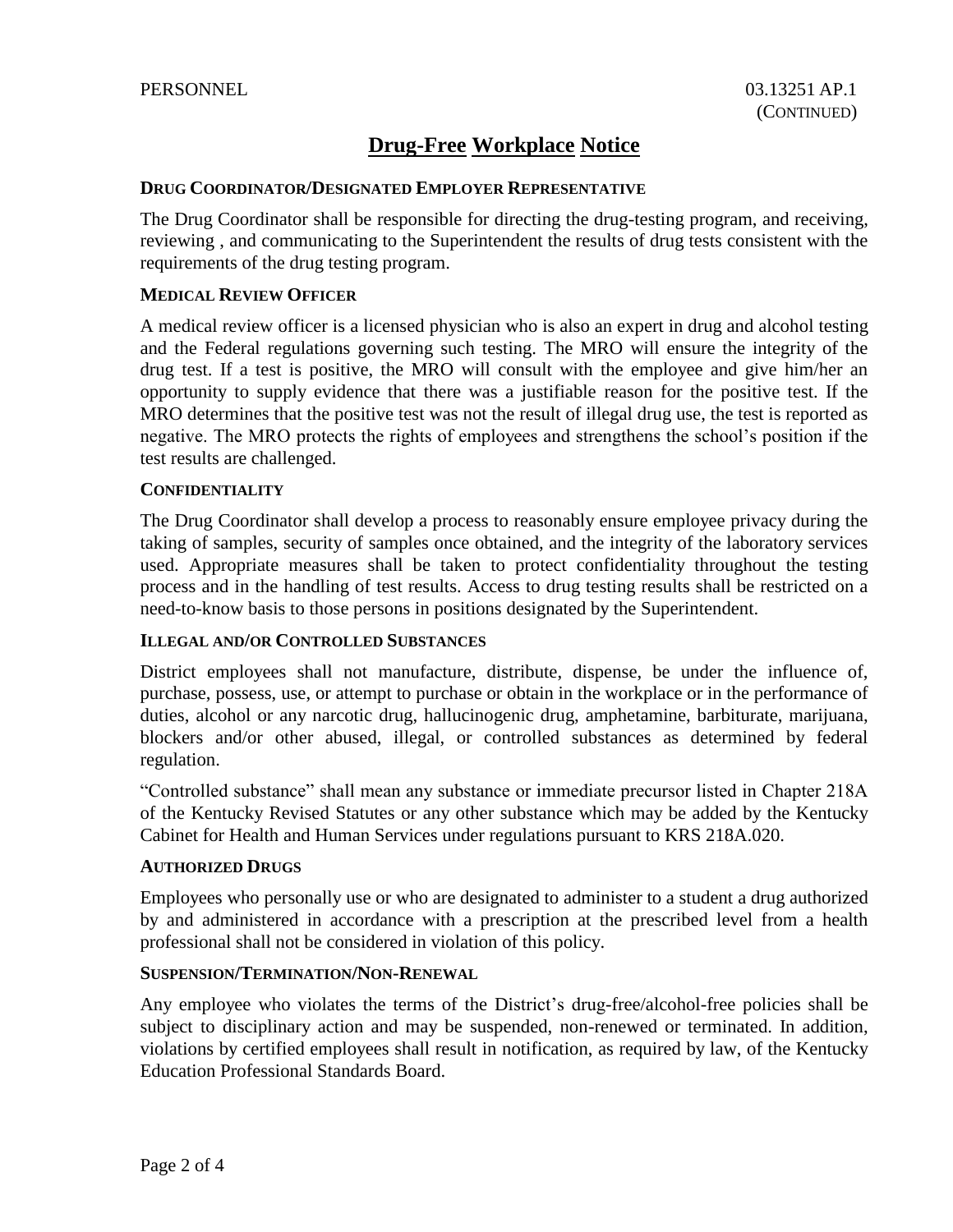#### **SUSPENSION/TERMINATION/NON-RENEWAL (CONTINUED)**

Any employee who tests positive may be suspended without pay for a minimum of thirty (30) work days at the discretion of the Superintendent and may be given the opportunity to undergo rehabilitation for drug abuse (at employee expense). After consultation with the Superintendent, said employee may return to duty upon obtaining a full release from a health care professional (signed and dated). As a condition of returning to duty, the employee shall be required to agree to reasonable follow-up testing as established by the Drug Coordinator. Any employee who has a confirmed positive drug test after undergoing the above mentioned rehabilitation.

Any employee caught possessing drugs/alcohol on school-owned or school-leased property or at school sponsored/approved activities is subject to disciplinary action up to and including termination.

#### **REASONABLE SUSPICION**

The Drug Coordinator, upon receiving a written and/or verbal report from an employee's immediate supervisor and/or a District administrator or upon personal observation, is authorized to make the determination that reasonable suspicion or cause exists to order a drug screen and may order an employee to submit to a drug screen test.

Circumstances under which reasonable suspicion or cause exists to order a drug screen include, but are not limited to the following:

- 1. Observed use, possession, or sale of illegal drugs and/or illegal use, possession, sale or abuse of alcohol and/or the illegal use or sale of prescription drugs.
- 2. Apparent physical state of impairment of motor functions.
- 3. Marked changes in personal behavior or job performance not attributable to other factors.
- 4. Employee involvement in or contribution to an accident where the use of alcohol or drugs is reasonably suspected, or employee involvement in a pattern of repetitive accidents, whether or not they involve actual or potential injury.
- 5. Violations of criminal drug law statutes involving the use of illegal drugs, alcohol, or prescription drugs and/or violations of drug statutes on school-owned or school-leased property or at school sponsored/approved activities.